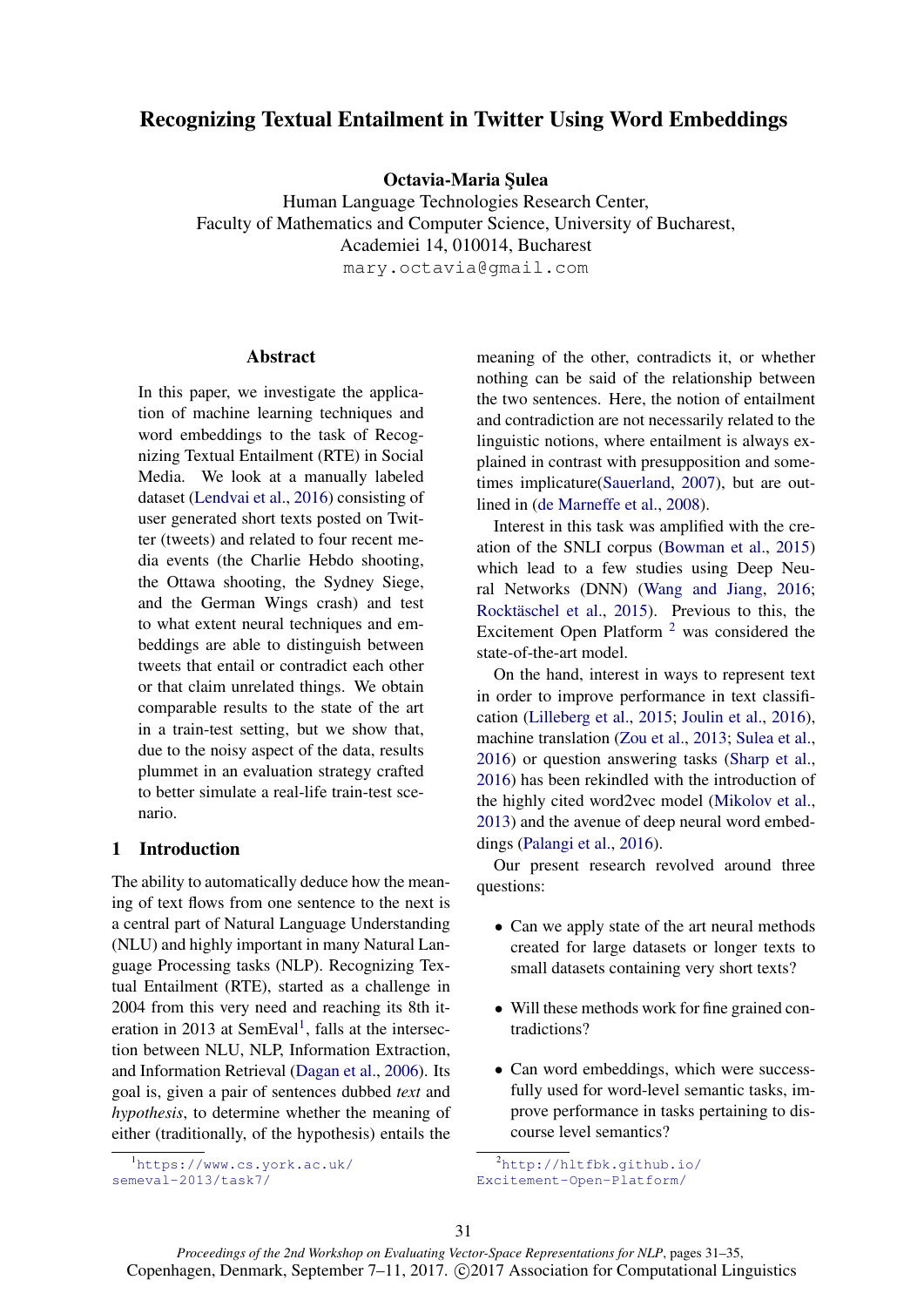## 2 Approach

In this paper we investigate the application of several state-of-the art approaches to the RTE task in the social media domain and investigate the use of word embeddings for what is essentially a discourse level semantic task. We use neural networks and compare our results with the results obtained previously using classical "feature engineering" methods.

### 2.1 Data

The data we used was presented in (Lendvai et al., 2016). It contains around 5000 Tweet pairs, distributed over four recent media events, reported in the press. These pairs were hand labeled as being either in a relationship of *entailment*, meaning that the underlying sense of each of the two text snippets was effectively the same, a relationship of *contradiction*, meaning that information in one of the tweets as minor as the number of victims or location of the event at hand contradicted the information expressed in the other tweet, or the two tweets were labeled to be in an *unknown* relationship, meaning that their underlying *stories* did not entail nor contradict each other, although they were referring to the same event. The dataset was slightly unbalanced, with the majority class pertaining to that of the *unknown* relationship and the minority class to the *contradiction* relationship.

Since the contradiction manifested between tweet pairs labeled was very fine grained, we expected bag of word models to perform poorly and confusion between entailment and contradiction to be high. Also, since, for each event, all three classes were represented, there was an expectation that BOW and similarity measures based on BOW would also fail, since pairs of tweets talking about the same event, but being in completely different relationships were abundant. Indeed, as can be seen from the results reported in (Lendvai et al., 2016), the f1 measure is slightly above the random baseline when using such features.

#### 2.2 Classifier Implementation and Settings

For the implementation of the Multi Layer Perceptron classifier, we used the python library Keras  $3$  which wraps over the Deep Learning library for Python, Theano (Theano Development Team, 2016). The pre-trained word2vec model offered by Google was loaded into our system using the

Gensim library (Řehůřek and Sojka, 2010). For the word-mover distance, we used pyemd  $4$ , a Python wrapper for Pele and Werman's implementation of the Earth Mover's Distance metric (Pele and Werman, 2008).

The neural network was trained using several settings for the hyper-parameters (batch size and number of epochs) and we report the results for a batch size of 50 over 100 epochs. We also investigated several ways of representing the *t* and *h* text pairs.

#### 2.3 Feature Representation

The first choice in representing the sentence pairs was to sum the 300-sized vector representation for each word in each of the two sentences separately and then concatenate the resulting 300-sized vectors into one. This lead to one 600-sized vectorial representation of the sentence pair. The second strategy lead to a 900-sized vector: the first 300 elements represented the sum of the vectors of words in the *t* text, the following 300 elements were 0s representing the separation vector, and the final 300 positions in the vector represented the sum of the vector for each word in the *h* text.

We also applied different similarity measures, including cosine and word mover's distance (Kusner et al., 2015), over the vectorial representations of the tweets. Ultimately, in terms of feature representation, we wanted to test two things:

- whether distance metrics between vectorial representations (weather one-hot or word2vec) of tweets are sufficient in predicting the RTE class
- whether inserting a *separation vector* between the two vectors for each of the texts in the pair leads to better results.

### 2.4 Event-based Cross Validation

In order to have a testing setup as close to a reallife scenario as possible, we employed the eventbased cross validation, as proposed in (Lendvai et al., 2016). This effectively meant that, for each of the four events, we kept the tweets related to the other three events for training and used the tweets from the fourth event for testing. This meant that we had a 4-fold cross validation, where, for each *fold*, the train-test split was based on the event

<sup>3</sup>https://keras.io

<sup>4</sup>https://github.com/wmayner/pyemd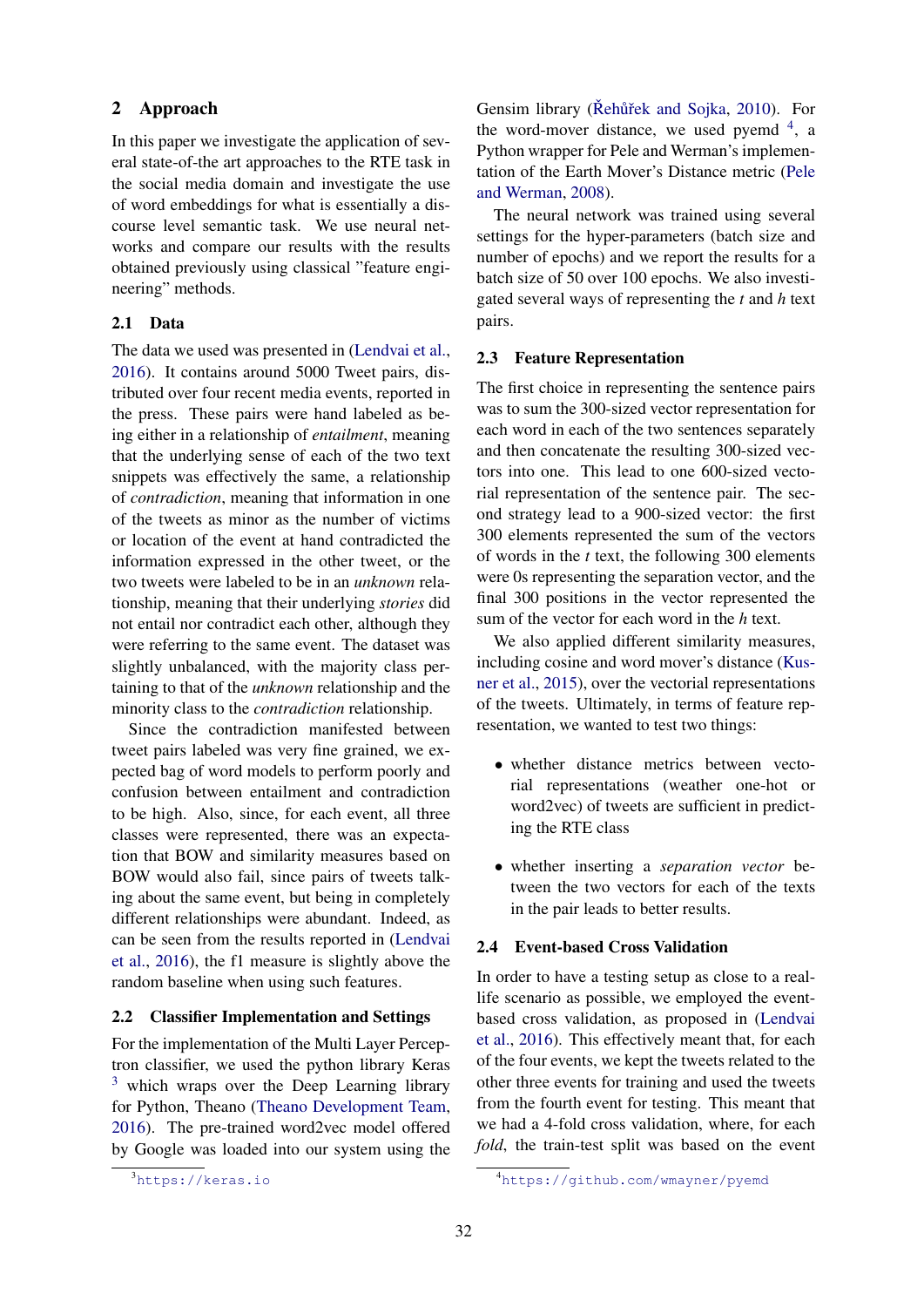each pair belonged to. This in turn meant that, although the event label was never directly used as a feature or as the predicted label, it was indirectly used in cross-validation. This strategy was employed to simulate a real-life scenario where the end user of such an RTE system (e.g. a journalist trying to make sense of a large set of tweets on one event), would already have at their disposal a classification model pre-trained on other, possibly unrelated, events. We compared the results of event based cross-validation with typical train-test split results.

## 3 Results

Table 1 show the event-based cross validation results for the 3-way classification task when the features used are cosine distance between the sum of word2vec representation of the words in each tweet and word mover distance. More precisely, the cosine value and the word-mover distance value were concatenated to form a Nx2 feature matrix, where N was the number of input examples.

| Model       | Method | P    | R    | F    |
|-------------|--------|------|------|------|
| <b>SVM</b>  | avg.   | 0.45 | 0.52 | 0.45 |
| LR.         | avg.   | 0.46 | 0.52 | 0.45 |
| <b>Base</b> | avg.   | 0.33 | 0.33 | 0.33 |
| <b>SVM</b>  | cont   | 0.38 | 0.49 | 0.40 |
| LR.         | cont   | 0.43 | 0.53 | 0.46 |
| <b>Base</b> | cont   | 0.26 | 0.31 | 0.28 |

Table 1: Event-based CV results using cosine similarity and word mover distance on the minority class and averaged

As can be seen from Figure 1, the distance metrics on occurrence vectors and word2vec summation vector are not good features to separate the three classes.

Logistic regression performed similar to Linear SVC when applied to the word2vec representation coupled with the word mover distance and averaging the event-based cross-validation results over all three classes. However, for the minority class contradiction, LR seemed to perform slightly better, although the standard deviation computed over each fold was higher.

For the 600 and 900 dimensional vector representation, the event-based CV results were slightly lower, as can be seen from Table 2.

| Model | Method | р    | R    | F    |
|-------|--------|------|------|------|
| MLP   | avg.   | 0.41 | 0.34 | 0.30 |
| LR.   | avg.   | 0.42 | 0.47 | 0.41 |
| Dummy | avg.   | 0.35 | 0.35 | 0.35 |

Table 2: Event Based CV results for 900 dimensional vectors

Table 3 shows the train-test split results for the MLP and LR models over 900 dimensional vector

| <b>Model</b> | Method | P    | R    | F    |
|--------------|--------|------|------|------|
| <b>MLP</b>   | avg.   | 0.91 | 0.90 | 0.90 |
| LR           | avg.   | 0.78 | 0.78 | 0.78 |
| Dummy        | avg.   | 0.33 | 0.33 | 0.33 |
| <b>MLP</b>   | cont   | 0.87 | 0.77 | 0.82 |
| LR           | cont   | 0.62 | 0.60 | 0.61 |
| Dummy        | cont   | 0.26 | 0.26 | 0.26 |

Table 3: Train-Test Split results for LSTM and Logistic Regression

#### 4 Conclusions and Future Work

In this paper we've investigated the use of current day classification tools for the task of recognizing textual entailment in Twitter data. We've shown that the same neural network models successfully used in the same task but on larger datasets perform similarly well (with only a small drop in performance) in a train-test split evaluation setting, but they perform as poorly as any other classifier in the event-based cross validation setting, a novel evaluation strategy, which was previously proposed to better simulate real life scenarios of RTE systems on Twitter.

We've also seen that using only the distance (cosine, word mover) between vector representations of the tweets, be those bow or sum of word2vec, was not enough to distinguish the minority class in the event-based cross validation setting and that using concatenation of word2vec leads to minor improvements in the same setting, but considerable in the train-test one.

## Acknowledgements

Work presented in this paper has been supported by the PHEME FP7 project (grant No. 611233).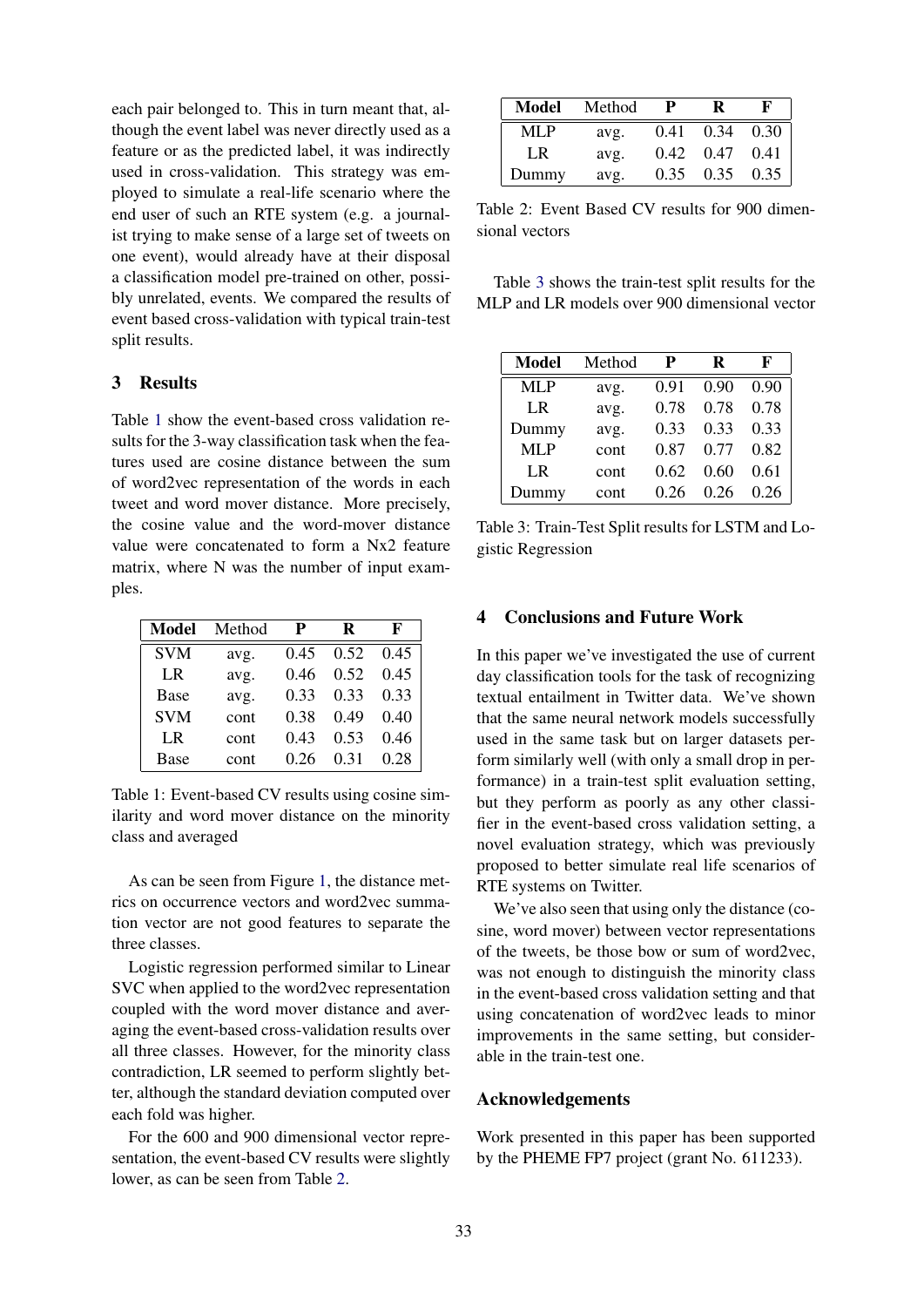

Figure 1: Plot of cosine distance on occurrence vector representation and word mover distance on word2vec summation representation for h and t; the horizontal axis represents the three classes and the vertical represents the distance values

#### References

- Samuel R. Bowman, Gabor Angeli, Christopher Potts, and Christopher D. Manning. 2015. A large annotated corpus for learning natural language inference. In Lluís Màrquez, Chris Callison-Burch, Jian Su, Daniele Pighin, and Yuval Marton, editors, *Proceedings of the 2015 Conference on Empirical Methods in Natural Language Processing, EMNLP 2015, Lisbon, Portugal, September 17-21, 2015*. The Association for Computational Linguistics, pages 632–642. http://aclweb.org/anthology/D/D15/D151075.pdf.
- Ido Dagan, Oren Glickman, and Bernardo Magnini. 2006. The pascal recognising textual entailment challenge. In *Proceedings of the First International Conference on Machine Learning Challenges: Evaluating Predictive Uncertainty Visual Object Classification, and Recognizing Textual Entailment*. Springer-Verlag, Berlin, Heidelberg, MLCW'05, pages 177–190.
- Marie-Catherine de Marneffe, Anna N. Rafferty, and Christopher D. Manning. 2008. Finding contradictions in text. In Kathleen McKeown, Johanna D. Moore, Simone Teufel, James Allan, and Sadaoki Furui, editors, *ACL 2008, Proceedings of the 46th Annual Meeting of the Association for Computational Linguistics, June 15- 20, 2008, Columbus, Ohio, USA*. The Association for Computer Linguistics, pages 1039–1047. http://www.aclweb.org/anthology/P08-1118.
- Armand Joulin, Edouard Grave, Piotr Bojanowski, Matthijs Douze, Hervé Jégou, and Tomas Mikolov. 2016. Fasttext.zip: Compressing text classification models. *CoRR* abs/1612.03651. http://arxiv.org/abs/1612.03651.
- Matt J. Kusner, Yu Sun, Nicholas I. Kolkin, and Kilian Q. Weinberger. 2015. From word embeddings to document distances. In Francis R.

Bach and David M. Blei, editors, *Proceedings of the 32nd International Conference on Machine Learning, ICML 2015, Lille, France, 6-11 July 2015*. JMLR.org, volume 37 of *JMLR Workshop and Conference Proceedings*, pages 957–966. http://jmlr.org/proceedings/papers/v37/kusnerb15.html.

- Piroska Lendvai, Isabelle Augenstein, Kalina Bontcheva, and Thierry Declerck. 2016. Monolingual social media datasets for detecting contradiction and entailment. In Nicoletta Calzolari (Conference Chair), Khalid Choukri (Conference Chair), Thierry Declerck, Sara Goggi, Marko Grobelnik, Bente Maegaard, Joseph Mariani, Hlne Mazo, Asuncion Moreno, Jan Odijk, and Stelios Piperidis, editors, *Proceedings of the Tenth International Conference on Language Resources and Evaluation (LREC'16)*. ELRA, ELRA, 9, rue des Cordelires, 75013 Paris, 5/2016.
- Joseph Lilleberg, Yun Zhu, and Yanqing Zhang. 2015. Support vector machines and word2vec for text classification with semantic features. In Ning Ge, Jianhua Lu, Yingxu Wang, Newton Howard, Philip Chen, Xiaoming Tao, Bo Zhang, and Lotfi A. Zadeh, editors, *14th IEEE International Conference on Cognitive Informatics & Cognitive Computing, ICCI\*CC 2015, Beijing, China, July 6- 8, 2015*. IEEE Computer Society, pages 136–140. https://doi.org/10.1109/ICCI-CC.2015.7259377.
- Tomas Mikolov, Ilya Sutskever, Kai Chen, Gregory S. Corrado, and Jeffrey Dean. 2013. Distributed representations of words and phrases and their compositionality. In Christopher J. C. Burges, Léon Bottou, Zoubin Ghahramani, and Kilian Q. Weinberger, editors, *Advances in Neural Information Processing Systems 26: 27th Annual Conference on Neural Information Processing Systems 2013. Proceedings of a meeting held December 5-8, 2013, Lake Tahoe, Nevada, United States.*. pages